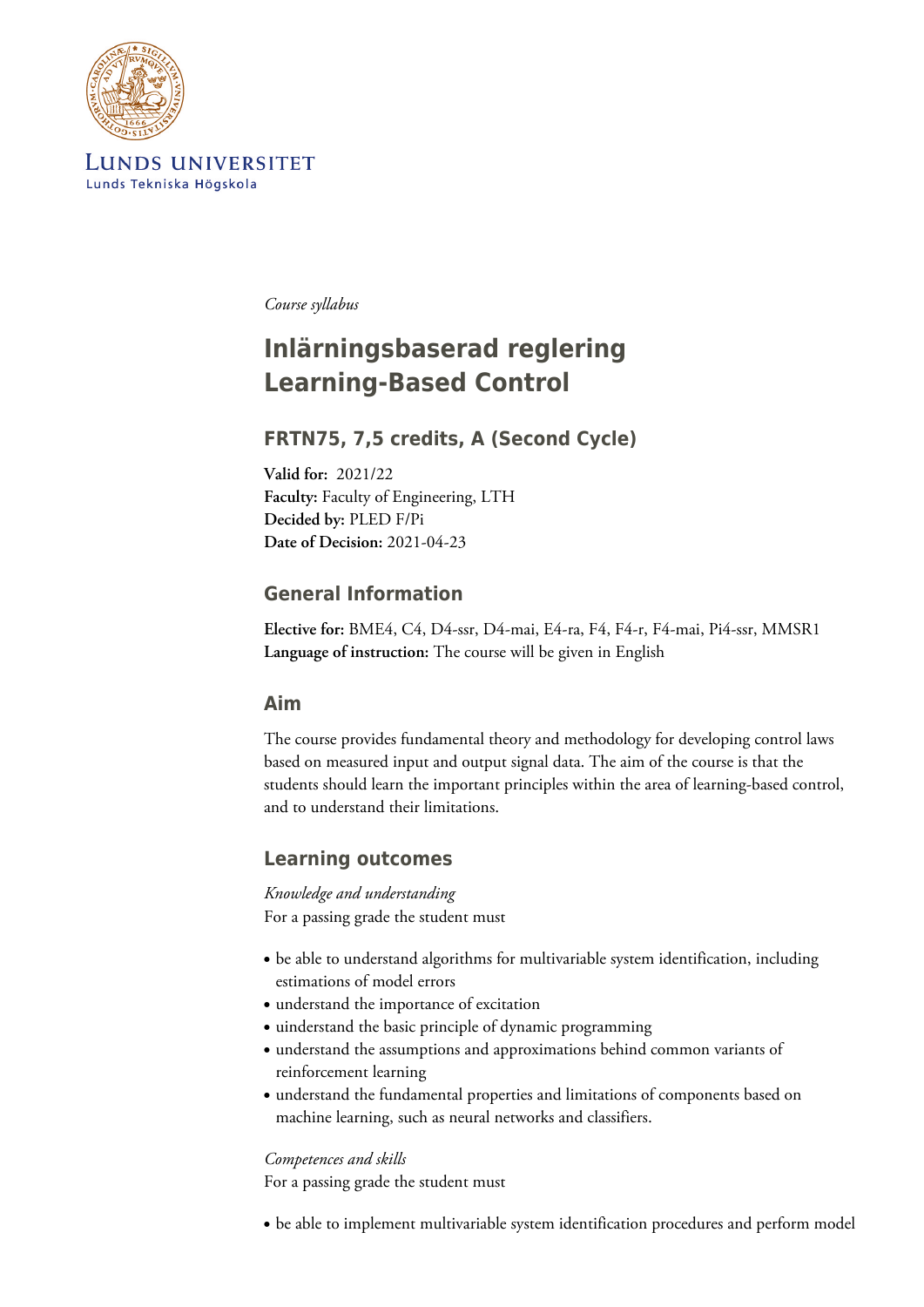choices and determine how to analyse a given dataset

- be able to simulate and use identified models in a multivariable control synthesis
- be able to implement simple adaptive controllers
- be able to apply some variants of reinforcement learning
- be able to implement path-following algorithms based on dynamic programming.

#### *Judgement and approach*

For a passing grade the student must

- understand the achievable confidence when using data-driven control methods
- show ability for teamwork and group collaboration during laboratory experiments.

### **Contents**

The development of suitable models for describing dynamical systems is a central problem within automatic control, and it is critical for the development of robust and high performance control laws. When relationships between physical quantities are not fully known, then models and the control laws may instead be generated by measurement data, through system identification, machine learning, or adaptive control. The purpose of the course is to teach the basic principles of how this is done.

The first part of the course is devoted to adaptive control and system identification for systems with several input and output signals. The focus is on state-space models and methods for generating these, including greybox identification. We describe iterative methods for learning, as well as model reduction for the purpose of reducing the dimension of the state space.

The second part of the course is devoted to reinforcement learning. This includes the theory of dynamic programming and various approximate methods thereof. Policy iteration is explained, as well as discrete and continuous path planning.

The third part of the course deals with the usage of complete components for the purpose of control, for instance sensors, that have been developed using machine learning.

### **Examination details**

**Grading scale:** TH - (U,3,4,5) - (Fail, Three, Four, Five) **Assessment:** Written exam (5 hours), three laboratory exercises. In the case of less than 5 registered students, the retake exams may be given in oral form.

The examiner, in consultation with Disability Support Services, may deviate from the regular form of examination in order to provide a permanently disabled student with a form of examination equivalent to that of a student without a disability.

#### **Parts**

**Code:** 0121. **Name:** Examination. **Credits:** 4,5. **Grading scale:** TH. **Assessment:** Passed exam **Code:** 0221. **Name:** Laboratory Work 1. **Credits:** 1. **Grading scale:** UG. **Assessment:** Preparation exercises and approved participation in the laboratory **Code:** 0321. **Name:** Laboratory Work 2. **Credits:** 1. **Grading scale:** UG. **Assessment:** Preparation exercises and approved participation in the laboratory **Code:** 0421. **Name:** Laboratory Work 3. **Credits:** 1. **Grading scale:** UG. **Assessment:** Preparation exercises and approved participation in the laboratory